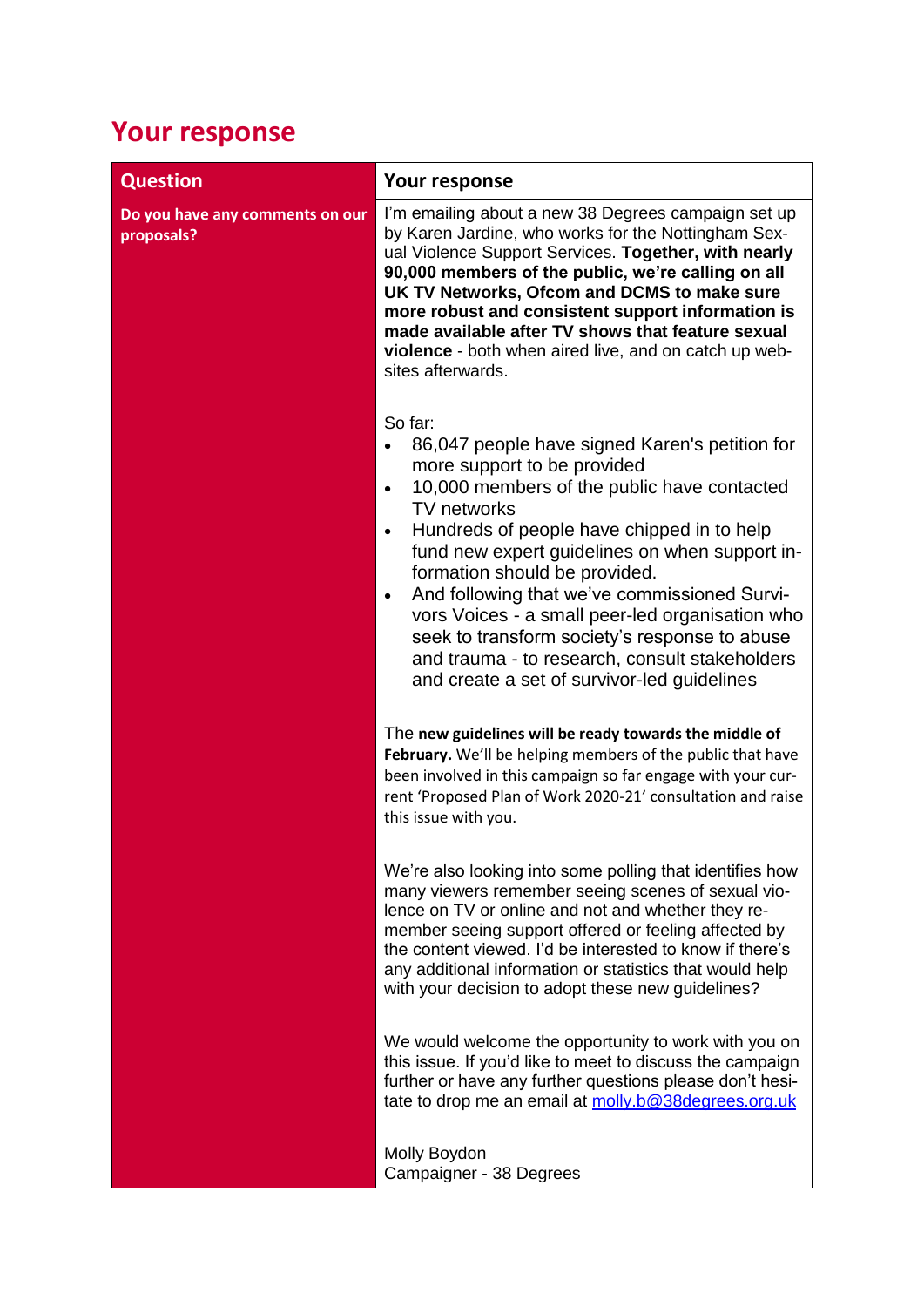## **Further information:**

Specifically we are asking that UK TV Networks, Ofcom and DCMS:

- 1. Ensure that links to support information are provided after all programmes containing sexual violence, whether they're shown live, downloaded or streamed on websites or online apps.
- 2. Set up a written code of ethics so that support information is provided consistently, including instances where sexual violence is hinted at or is less explicit, for example in storylines involving coercion.
- 3. Ensure that links to support information is similarly provided consistently around other serious issues including domestic violence and suicide.

Having support information available consistently and across all platforms helps people access support when they need it. By not having this information available it can leave viewers unsafe when affected by such content.

- Three quarters of survivors contacting Rape Crisis centres do so over an incident that occurred at least 12 months earlier  $[1]$
- It has been shown that where television programmes include storylines on sexual violence, there has been an increase in calls to support helplines. The Rape Crisis Helpline experienced a 132% increase in calls after the showing of Broadchurch [2]
- A similar spike in calls to support helplines was experienced following the rape of David Platt in Coronation Street [3]
- Whilst terrestrial channels have moved to provide support information, they are inconsistent in their approach and this information is often not available when the same programmes are watched via the internet/download apps.

[Click here to view the petition online in full.](https://eur01.safelinks.protection.outlook.com/?url=https%3A%2F%2Fyou.38degrees.org.uk%2Fpetitions%2Fprovide-support-information-after-tv-programmes-available-online&data=02%7C01%7Cannualplan2020%40ofcom.org.uk%7C2b36c05050764e14406d08d7a4ddce64%7C0af648de310c40688ae4f9418bae24cc%7C0%7C0%7C637159144873671071&sdata=aTaY5XkxvPp7OYXTsayeDY7fittINcTMSfjoHkWggh4%3D&reserved=0)

[1] Rape Crisis England and Wales: Rape Crisis England & Wales headline statistics 2018-19:

[https://rapecrisis.org.uk/get-informed/rcew-statistics/](https://eur01.safelinks.protection.outlook.com/?url=https%3A%2F%2Frapecrisis.org.uk%2Fget-informed%2Frcew-statistics%2F&data=02%7C01%7Cannualplan2020%40ofcom.org.uk%7C2b36c05050764e14406d08d7a4ddce64%7C0af648de310c40688ae4f9418bae24cc%7C0%7C0%7C637159144873671071&sdata=cQzUNKBiNu9rN5p3frC9ScZhXAolP1ok84iRqh4hyl4%3D&reserved=0)